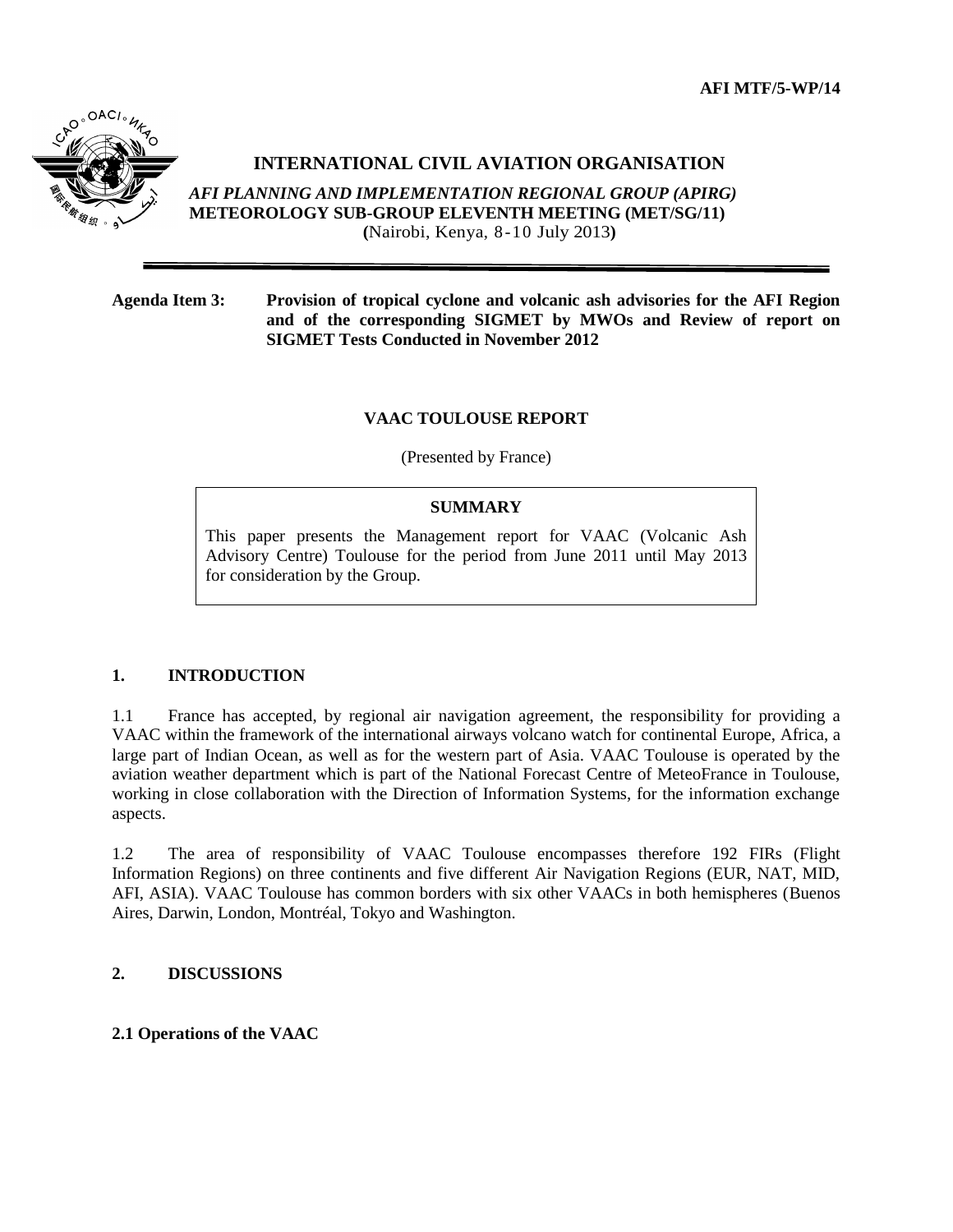2.1.1 To improve the modelling of volcanic pollutants by MOCAGE, a better knowledge of the source term is necessary. MeteoFrance has decided to create a network of LIDARs on the French Metropolitan area, in order to collect data on aerosols such as volcanic ash. This project started in 2012 by a validation phase with a planned operational implementation between 2013 and 2014.

2.1.2 The Meteo-France spatial Centre in Lannion has developed from Meteosat raw data a 4 channels discrimination ash/water algorithm based on channels  $12.0 \mu m$ ,  $10.8 \mu m$ , with the addition of the  $3.9 \mu$ m channel at night and twilight and of a threshold between two visible channels 0.6  $\mu$ m and 1.6 µm at day time. These images, called ash flag, have been provided in real time every 15 minutes to the VAAC Toulouse forecasters on their integrated production/visualisation workstation since July 2003.

2.1.3 Two other 3 channel algorithms are used in routine in the Toulouse VAAC, the Ash algorithm based on channels nr 7, nr 9 and nr 10 of Meteosat9 and the Dust algorithm based on the same channels. The VAAC forecasters use in priority a combination of the DUST image and of the ash flag.

2.1.4 A SO2 image based on channels 10.8 and 8.7 µm is processed and provided by the MeteoFrance spatial Center in Lannion every 15 minutes.

2.1.5 The VAAC receives data on high signals on SO2 or aerosols from several research institutes in Europe, including BIRA (Belgian Institute for Space Aeronomy), DLR (German Aerospace Center), KNMI (Royal Netherlands Meteorological Institute), and ESA (European Space Agency).

2.1.6 The synergy between ground LIDAR and in situ plane measurement by the ATR42 have been tested during the HYMEX campaign that started on the  $6<sup>th</sup>$  of September 2012 in Candillargues in the south of France.

#### 2.2 **Issuance of Volcanic Ash Advisories**

#### *2.2.1 Operational advisories*

From June 2011 until May 2013, VAAC Toulouse issued 187 operational advisories both in text and graphical format:

- 71 VAA/VAG for CORDON CAULLE (Chile)
- 65 VAA/VAG for ETNA (Italy)
- 42 VAA/VAG for NABRO (Eritrea)
- 6 VAA/VAG for NYAMURAGIRA (DR Congo)
- 1 VAA/VAG for NYIRAGONGO (DR Congo)
- 1 VAA/VAG for STROMBOLI (Italy)
- 1 VAA/VAG for an UNKNOWN volcano (Red Sea)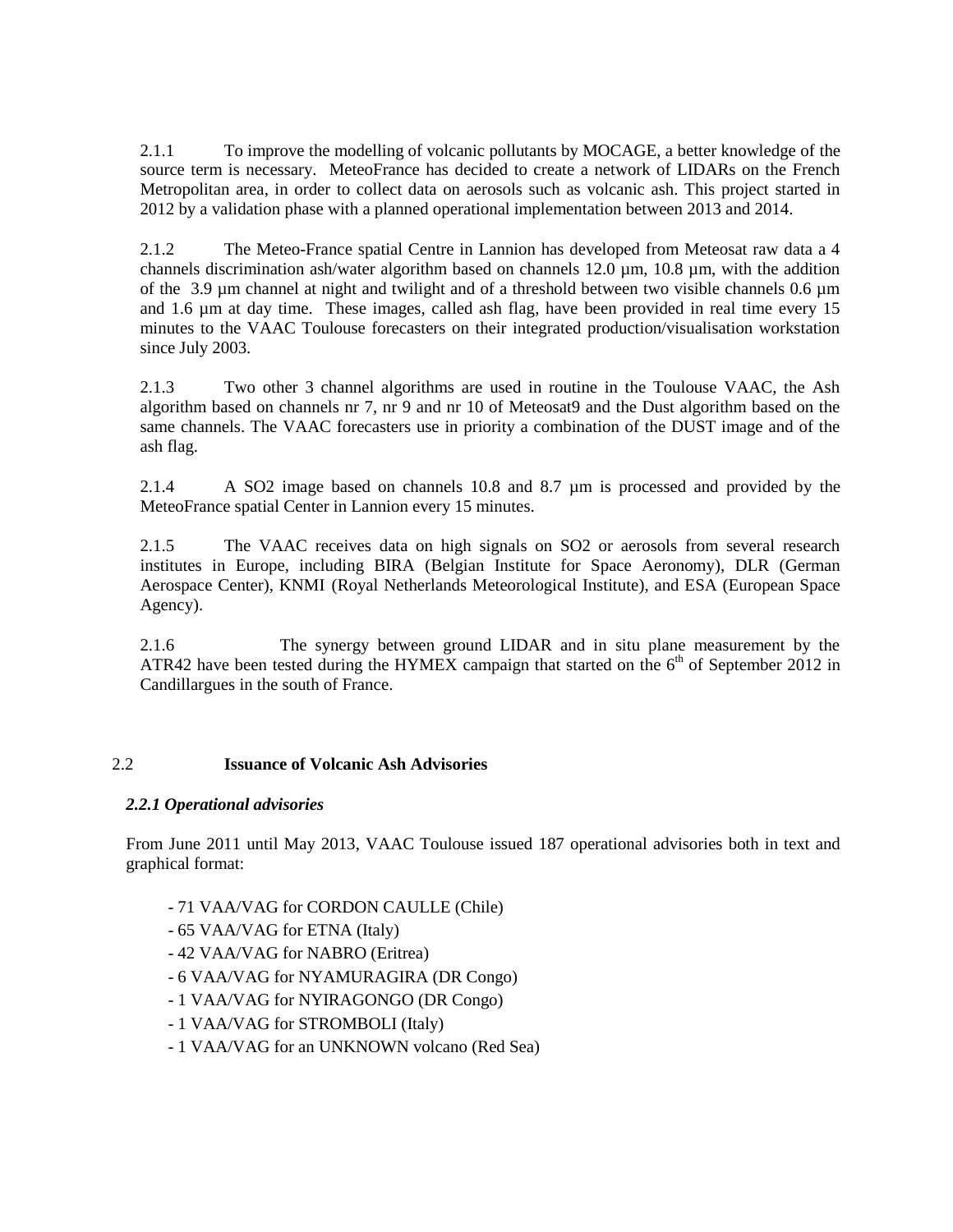### *2.2.2 Exercise advisories*

From June 2011 until the end of 2012, VAAC Toulouse issued 11 test/exercise advisories in text and 7 graphics for exercise purpose:

- 7 VAA/VAG issued for FURNAS (Azores) for the VOLCEX12/01 exercise
- 2 VAA issued for ASIA/PAC VA SIGMET routine test
- 2 VAA issued for AFI VA SIGMET routine test ( 20/11/2012)

In 2013, VAAC Toulouse issued 3 test/exercise advisories in text and 3 graphics for exercise purpose:

- 3 VAA/VAG issued for KATLA (Iceland) for the VOLCEX13/01 exercise

### 2.3 **Significant eruptions in the VAAC area**

2.3.1 In June 2011, just a few days after the GRIMSVÖTN had resumed to a quiet state, an eruption occurred from the Chilean CORDON CAULLE. The VA cloud reached the VAAC Toulouse area on 6 June. On 13 June an eruption from the Eritrean NABRO started, making the VAAC deal with the two eruptions for a number of days, and even with three ones when the ETNA gave small puffs on 16 June.

2.3.2 In July 2011, while NABRO continued to be active, ETNA had a succession of small eruptions.

2.3.3 In 2012 volcanic activity in the VAAC Toulouse was weaker with mainly short duration eruptions from ETNA with limited impact. In 2013, ETNA had as well some short duration eruptions with some ash clouds for short periods.

### 2.4 **Significant operation or technical changes**

2.4.1 The VAAC Toulouse is one of the end users of the European project EVOSS (European Volcano Observatory Space Services) in FP7 (7th Framework Programme for Research and Technological Development). One objective of this project is to provide the VAAC in near real time with quantitative information calculated from radiometric and spectrometric measurements of polar orbiting satellites or geostationary Meteosat9. The whole set of data is not yet calculated but some are already available on he EVOSS web portal.

2.4.2 A service provided by EUMETSAT is currently developed as well to provide the Toulouse VAAC with quantitative data from Meteosat in near real time. The values are the mean particle radius (m), the cloud top altitude (ft or km) and the load mass  $(g/m2)$ . Such information could be as well available from US NOAA.

2.4.3 A cooperation with NOAA (USA) and a service provided by EUMETSAT are currently developed as well to provide the Toulouse VAAC with quantitative data from Meteosat in near real time. The values are the mean particle radius (m), the cloud top altitude (ft or km) and the load mass  $(g/m2)$ .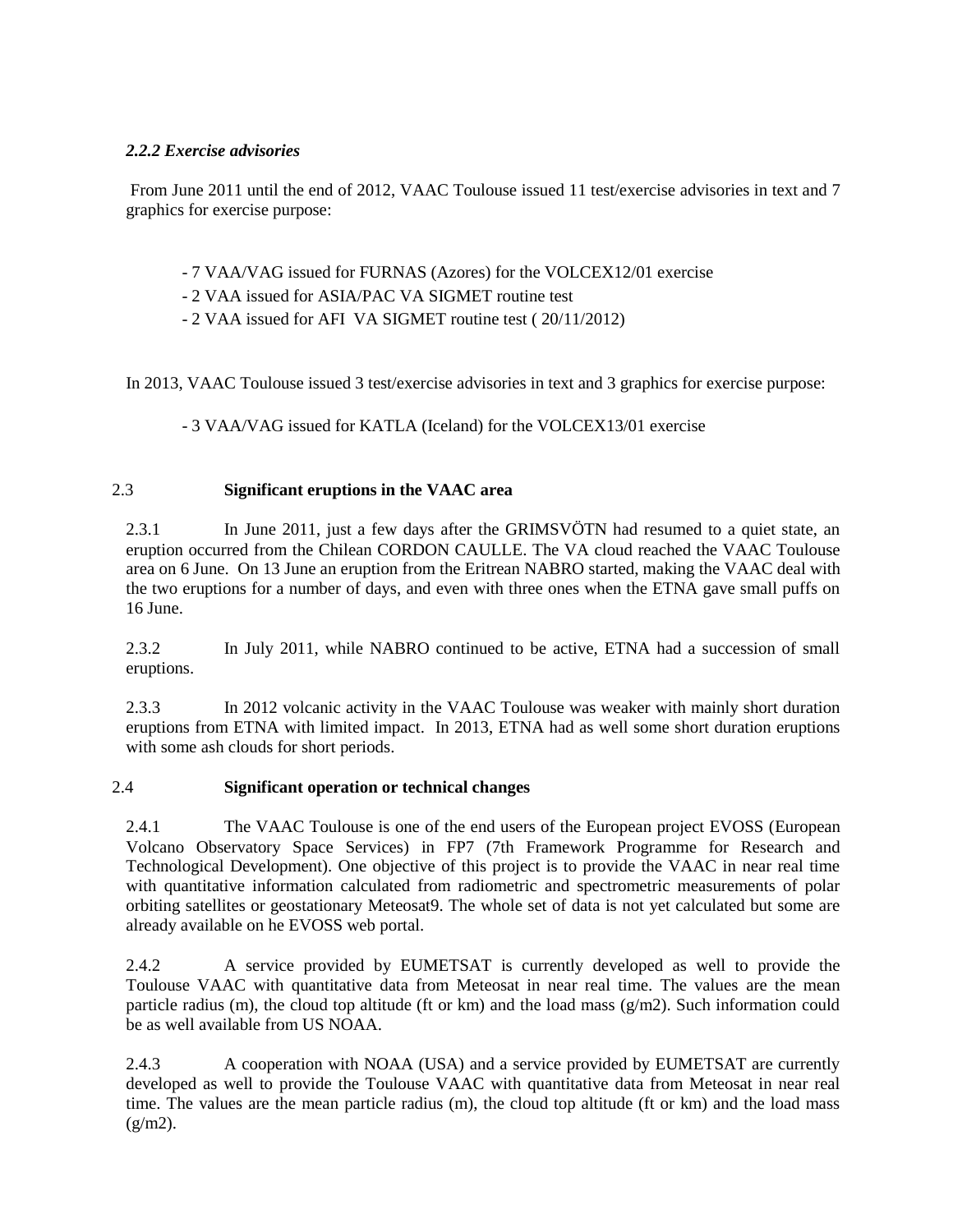2.4.4 The VAAC Toulouse participates to the WEZARD (WEather HaZARDs for Aviation Aviation Project) project as a member of EUMETNET.

# 2.5 **VAAC back-up**

2.5.1 VAAC London and VAAC Toulouse are mutual backups.

2.5.2 A bilateral meeting with VAAC London was organized in Toulouse, on the day following the VOLCEX13/01 planning meeting. Operating modes from the two VAACs will be exchanged and a back-up test is planned for 2013. A visit of VAACs by the other VAAC forecasters will be organized in the second half of 2013.

### 2.6 **Southern Hemisphere VAAC coordination**

2.6.1 The need of better coordination tools between VAACs has been identified during the 2011 Chilean Cordon Caulle eruption when the same volcanic ash cloud spread all around the globe. Four VAACs (Buenos Aires, Darwin, Toulouse and Wellington) AoR (areas of responsibility) were impacted.

2.6.2 Due to their respective satellite watch capabilities, each VAAC had to produce advisories on their own area. Inconsistencies at the border between adjacent VAACs appeared in some occasions.

2.6.3 A template for a text and a graphic in support to the exchange of information between neighbouring VAACs has been developed in collaboration between VAACs Buenos Aires, Darwin, Toulouse and Wellington. An exercise (SHAPE: Southern Hemisphere Ash Propagation Exercise) aiming at testing these tools and the benefit on VAACs coordination is planned for 2013.

#### 2.7 **VOLCEX exercises**

2.7.1 In 2012 a two days EUR/NAT volcanic exercise (VOLCEX12/01) was conducted for a simulated eruption from Azores.

2.7.2 VAAC Toulouse was the VAAC leader in this exercise and got the first opportunity to test the processing of (fake) special air-reports sent by Air Operators by the forecasters to improve advisories. This part of exercise was very successful from the VAAC's perspective and four amended advisories taking into account all consistent reports were issued.

2.7.3 The exercise VOLCEX 13/02 would probably be based on a simulated eruption from Azores and some Firs in the North of Africa will probably be part of this exercise.

# 2.8 **Future Developments**

2.8.1 Meteo-France in collaboration with the the CNRS (Centre National de la Recherche Scientifique) and the CNES (Centre National d'Etudes Spatiales) operates the three instrumented aircraft of the SAFIRE unit (Airborne Environment Research Services). In particular, the fleet includes an ATR42 capable of providing in-situ microphysics measurements of high interest as a complement to ground based LIDARs.